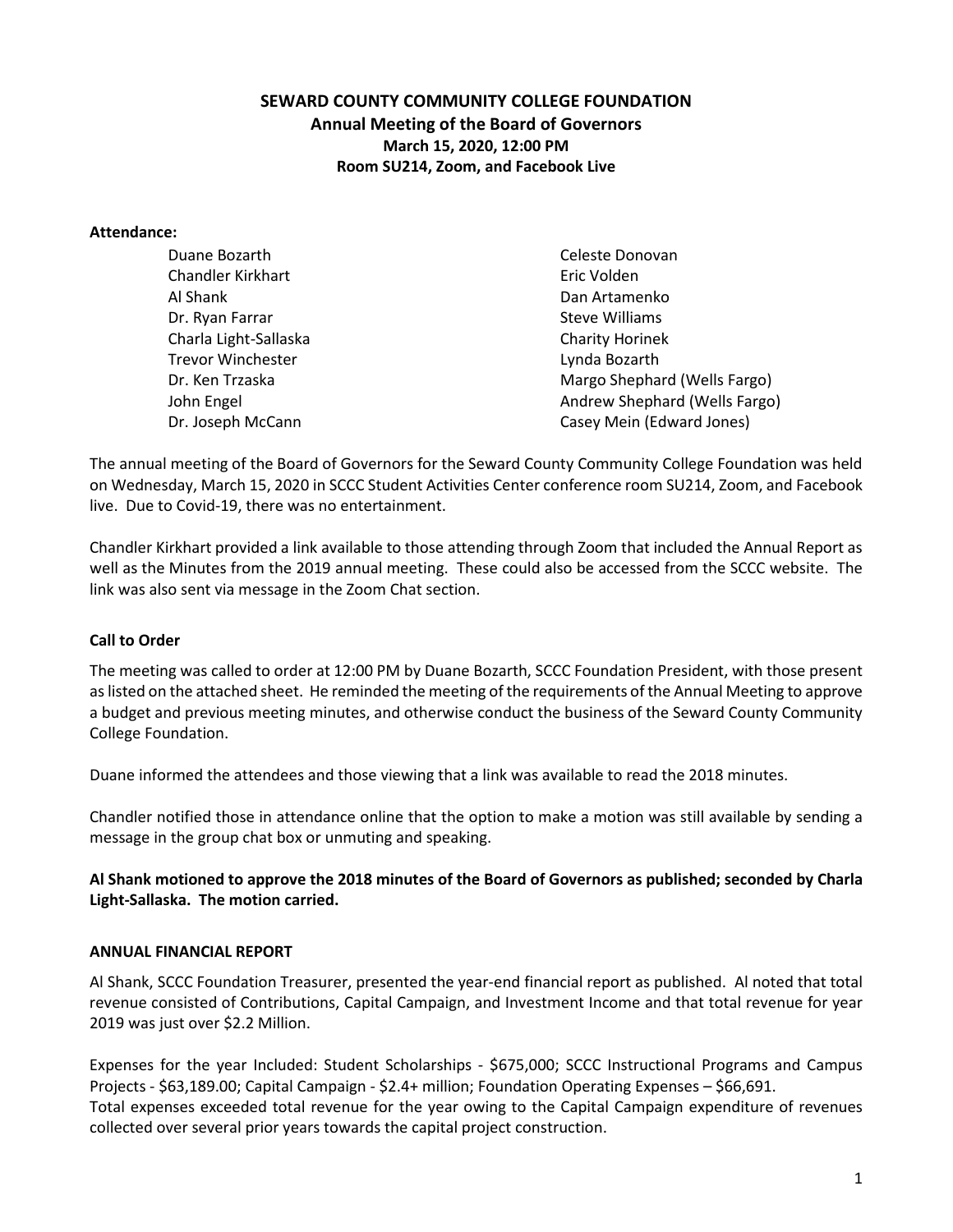Al further commented on Program Services versus Operating Costs noting that only 2% of expenses went to operating costs in 2019 even though this is reduced by the capital campaign. He said how this is quite low and speaks well of volunteerism and efficiency regarding the office.

Al commented on Five-year net earnings noting that revenue has been on a steady upward trend over the last four years. The last two years, net earnings have shown a net operating loss owing to the Capital Campaign projects outlays. The 10-year net worth has also been climbing steadily and doing very well. The slight decrease was a result of capital outlay for the Capital Campaign as are the other negatives.

# **2020 PROPOSED BUDGET**

Al presented the proposed budget for 2020 showing a projected income of \$2,806,067 against total budgeted expenditures of \$3,874,900.00 with a large portion of expenses going towards the Sharp Family Champions Center and another large portion expended from designated and restricted funds for scholarships and other program needs.

**Al motioned to approve the annual financial report as well as the proposed 2020 budget for the SCCC Foundation. John Engel seconded the motion. The motion carried.**

# **MEMBERSHIP TO THE BOARD OF GOVERNORS**

Chandler presented the list of new contributors eligible to become members of the Board of Governors (see 2019 Annual Report, Pages 11-14). He thanked those listed for their contributions and support and invited a motion to receive those presented.

**Trevor Winchester motioned to accept the new Board of Governors members. Dennis Sander seconded. The motion carried.**

## **ELECTION OF TRUSTEES**

Duane called on Trevor Winchester, Trustee, to present the slate of nominees for trustees. Trevor stated that two members were up for renewal: Duane Bozarth and Lidia Hook-Gray. Duane Bozarth was willing to serve another term whereas Lidia Hook-Gray declined to serve another term.

The floor was opened for other nominations. There being none, nominations were closed.

**Trevor Winchester motioned to renew Duane Bozarth as trustee for another three-year term. John Engel seconded. The motion carried.**

## **SCHOLARSHIP REPORT**

Chandler referred the meeting to the annual scholarship report on pages 21-22 of the annual report. He noted that total dollars provided in scholarships based on calendar year were somewhat lower than prior years but still totaled \$675,007 for the year. The total number of scholarships awarded to students in 2019 was 705 and represented an increase over the prior year. Scholarships amounts awarded to students averaged \$1,154.

Chandler thanked the those in attendance for their contributions and continued support.

Duane noted challenges to awarding scholarships as a result of staff changes in different offices, but he also suggested that new scholarship awarding software should make the process run a little more smoothly in the future to ensure that we are awarding the maximum dollars available to students.